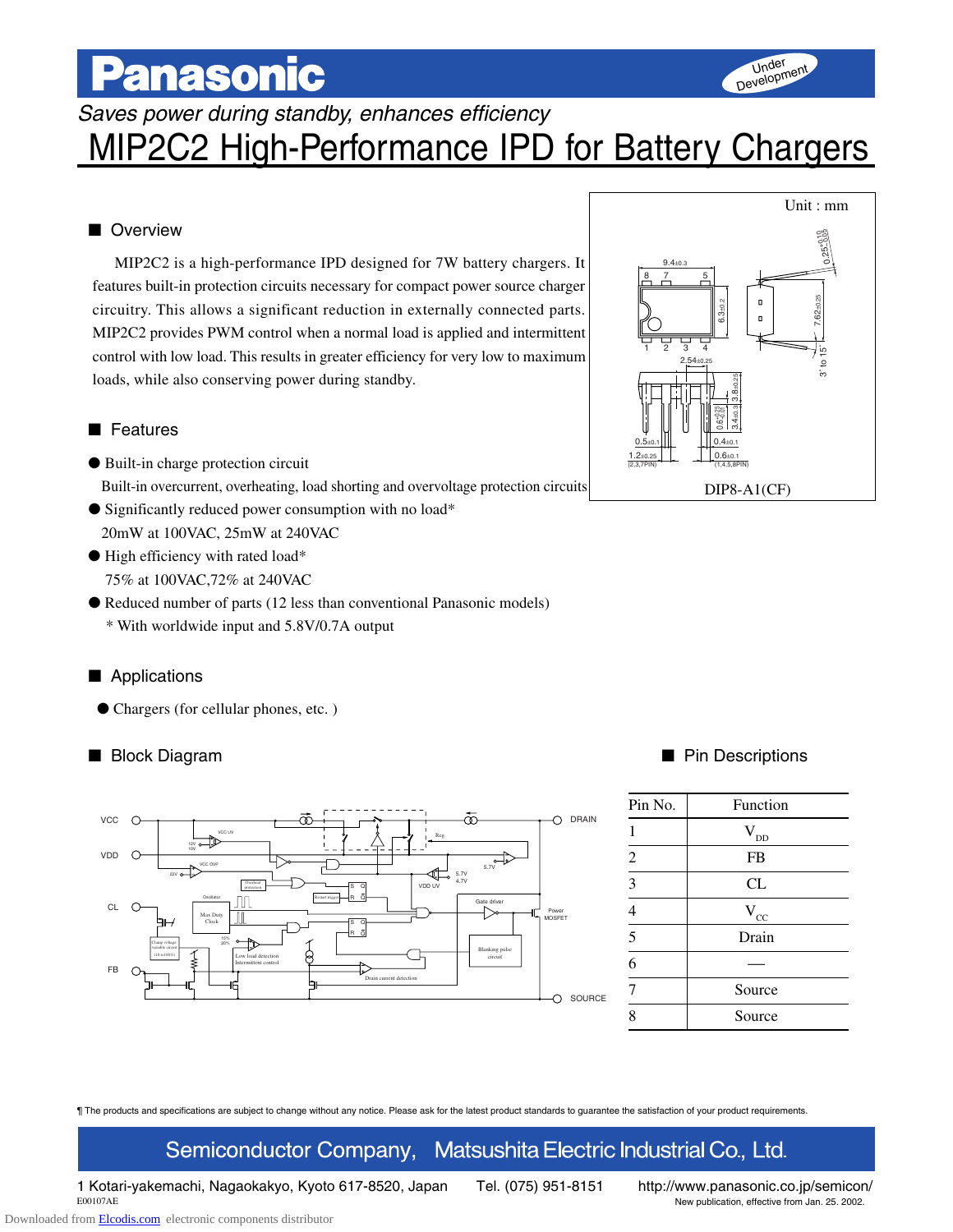### ■ Absolute Maximum Ratings

| Parameters                            | Symbol         | Rating          | Unit        |
|---------------------------------------|----------------|-----------------|-------------|
| Drain voltage                         | $V_D$          | 700             | V           |
| Supply voltage                        | $V_{CC}$       | 30              |             |
| Feedback voltage                      | $V_{FB}$       | 7               | V           |
| CL terminal voltage                   | ${\rm V_{CL}}$ |                 |             |
| Drain current                         | $I_{D}$        | 500             | v           |
| <b>Operating Junction Temperature</b> | $T_{ch}$       | 150             | $^{\circ}C$ |
| Storage temperature                   | $T_{\rm stg}$  | $-55$ to $+150$ | $^{\circ}C$ |

### **Electrical Characteristics (Ta =**  $25^{\circ}C \pm 3^{\circ}C$ **)**

| Parameters                    | Symbol                      | Conditions             | min                      | typ                      | max                      | Unit            |
|-------------------------------|-----------------------------|------------------------|--------------------------|--------------------------|--------------------------|-----------------|
| Control Function)             |                             |                        |                          |                          |                          |                 |
| Oscillator output frequency   | $f_{\rm{OSC}}$              | FB:Open                | 90                       | 100                      | 110                      | kHz             |
| Max. Duty cycle               | <b>MAXDC</b>                | FB:Open                |                          | 50                       |                          | $\%$            |
| VDD reference voltage         | $V_{DD}$                    |                        | $\blacksquare$           | 5.7                      | $\frac{1}{2}$            | $\mathbf{V}$    |
| VDD stop voltage              | $V_{UV}$                    |                        | $\overline{a}$           | 5.1                      | $\blacksquare$           | V               |
| Circuit current               | $I_{CC}$                    |                        | $\overline{\phantom{0}}$ | 0.5                      | $\frac{1}{2}$            | mA              |
| VCC charge start voltage      | $V_{CC(ON)}$                |                        | $\overline{a}$           | 12                       | $\overline{\phantom{a}}$ | V               |
| VCC charge stop voltage       | $V_{CC(OFF)}$               |                        | $\overline{a}$           | 10                       | $\blacksquare$           | $\mathbf{V}$    |
| VCC charge voltage hysteresis | $\Delta V_{CC}$             |                        | $\overline{a}$           | $\overline{2}$           | $\overline{\phantom{a}}$ | $\mathbf{V}$    |
| VDD charge current            | $I_{ch1}$                   | $V_{DD} = 0V$          | $\blacksquare$           | 3.0                      | $\overline{\phantom{a}}$ | mA              |
|                               | $\mathbf{I}_{\text{ch2}}$   | $V_{DD} = 4V$          | $\overline{a}$           | 1.5                      | $\overline{\phantom{a}}$ | mA              |
| Feedback current              | $I_{FB}$                    |                        | $\overline{a}$           | 120                      | $\overline{\phantom{a}}$ | $\mu A$         |
| Feedback current hystereses   | $I_{FBHYS}$                 |                        |                          | 3                        | $\overline{\phantom{a}}$ | $\mu A$         |
| LC terminal current           | $I_{CLMAX}$                 |                        | 20                       | $\overline{\phantom{0}}$ | $\overline{\phantom{a}}$ | $\mu A$         |
| LC terminal current           | $I_{CLMIN}$                 |                        |                          | $\overline{\phantom{0}}$ | 5                        | $\mu A$         |
| (Protection Function)         |                             |                        |                          |                          |                          |                 |
| Overcurrent detection         | <b>I</b> LIMITMIN           | $I_{CL} < I_{CLMIN}$   | $\overline{a}$           | 0.05                     | $\overline{\phantom{a}}$ | A               |
|                               | <b>I</b> LIMITMAX           | $I_{CL}$ > $I_{CLMAX}$ | $\overline{\phantom{0}}$ | 0.35                     | $\overline{\phantom{a}}$ |                 |
| Overvoltage detection         | $V_{CC(0V)}$                |                        |                          | 20                       |                          | V               |
| Overheating detection         | $T_{\text{OTP}}$            |                        | 130                      | 140                      | 150                      | $\rm ^{\circ}C$ |
| Latch reset voltage           | $\rm V_{\rm creset}$        |                        |                          | 3                        |                          | V               |
| (Output Function)             |                             |                        |                          |                          |                          |                 |
| ON resistance                 | $R_{DS(ON)}$                | $I_D = 0.1 A$          | $\overline{a}$           | 22                       | 27                       | Ω               |
| Drain leak current            | $\mathbf{I}_{\mathrm{DSS}}$ | $V_{DS} = 630 V$       |                          | $\bar{\phantom{a}}$      | 250                      | $\mu A$         |
| Drain breakdown voltage       | $\rm V_{DSS}$               | $I_D = 0.25$ mA        | 700                      | $\overline{a}$           | $\equiv$                 | V               |
| Rise time                     | $\mathbf{t}_\mathrm{r}$     |                        | $\qquad \qquad -$        | 100                      | $\blacksquare$           | ns              |
| Fall time                     | $t_f$                       |                        |                          | 50                       | $\blacksquare$           | ns              |
| (Supply Voltage)              |                             |                        |                          |                          |                          |                 |
| Minimum drain voltage         | $V_{D(MIN)}$                |                        | 50                       | $\overline{a}$           |                          | V               |